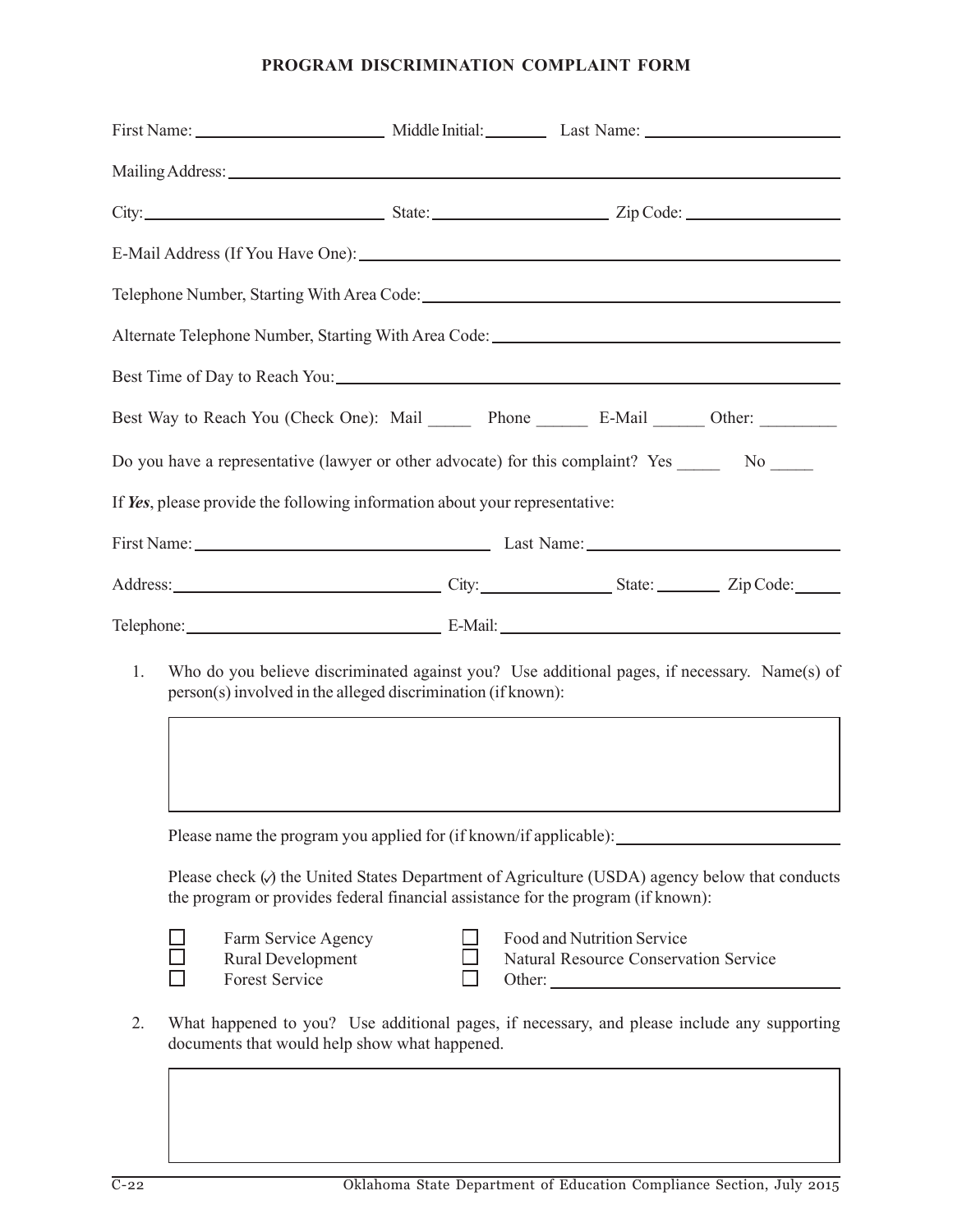3. When did the discrimination occur?

Date:

Month Day Year

If the discrimination occurred more than once, please provide the other dates:

4. Where did the discrimination occur?

Address of location where incident occurred:

Number and Street, P O Box, or RD Number

City State Zip Code

5. It is a violation of the law to discriminate against you based on the following: race, color, national origin, religion, sex, disability, age, marital status, sexual orientation, family/parental status, income derived from a public assistance program, and political beliefs. (Not all bases apply to all programs.) Reprisal is prohibited based on prior civil rights activity.

I believe I was discriminated against based on my:

- 6. Remedies: How would you like to see this complaint resolved?
- 7. Have you filed a complaint about the incident(s) with another federal, state, or local agency or with a court? Yes \_\_\_\_\_\_ No \_\_\_\_\_\_ If *Yes*, with what agency or court did you file?

When did you file?

Month Day Day Year

| Signature:                                         | Date:                                |
|----------------------------------------------------|--------------------------------------|
| <b>Mail Completed Form to:</b>                     |                                      |
| <b>USDA</b>                                        |                                      |
| Office of the Assistant Secretary for Civil Rights | <b>Telephone Numbers:</b>            |
| 1400 Independence Avenue, SW, Stop 9410            | Local Area: 202-260-1026             |
| Washington, D.C. 20250-9410                        | Toll-Free: 866-632-9992              |
|                                                    | Local or Federal Relay: 800-877-8339 |
| E-Mail Address:                                    | Spanish Relay: 800-845-6136          |
| program.intake@usda.gov                            | Fax: 202-690-7442                    |